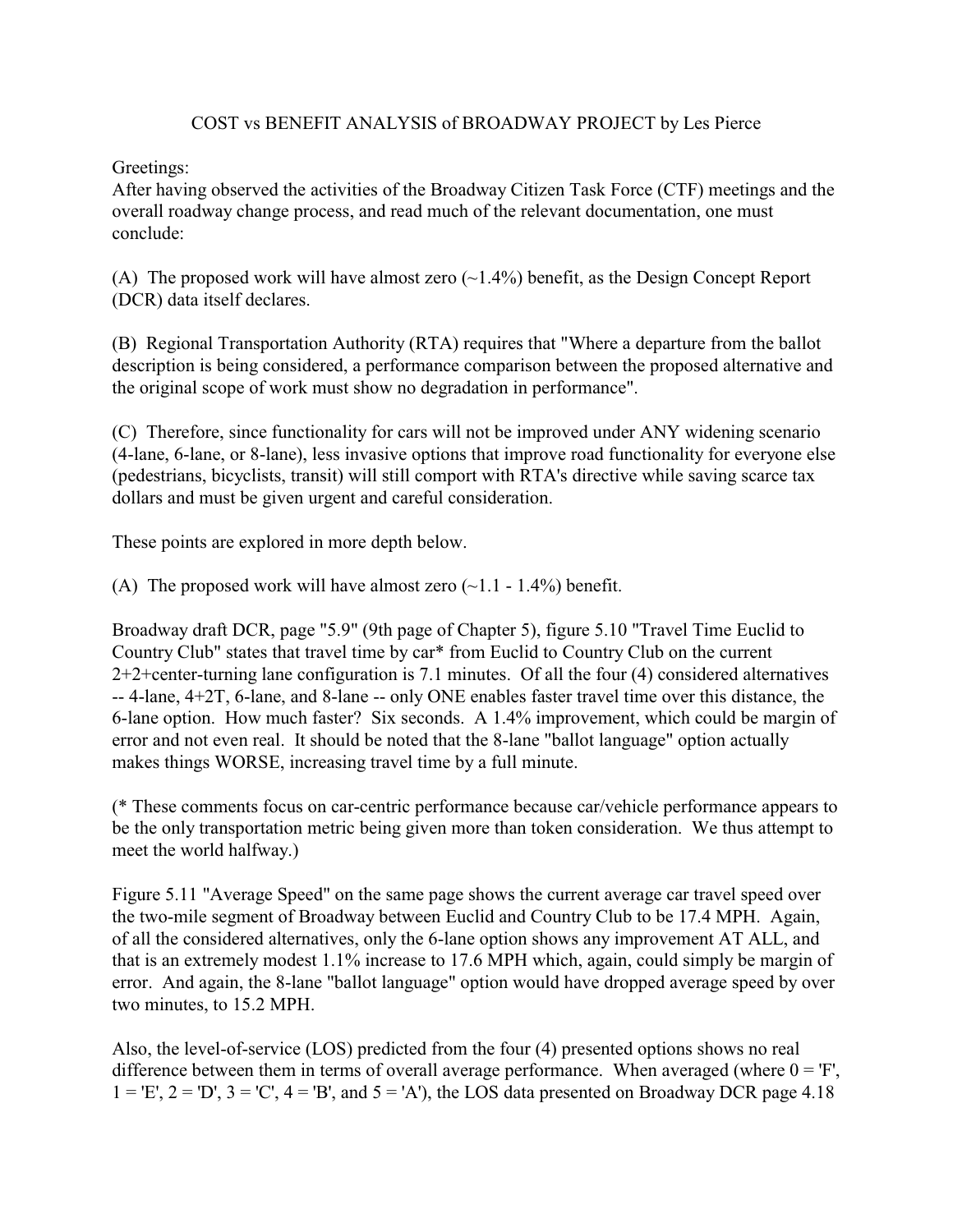(54th page of PDF document) yields:

(A) Broadway LOS at PAG 2040 traffic projections, by intersection: config: Euclid - Highland - Campbell - Tucson - CountryClub - overall 4-lane: 2.17 - 3.33 - 1.75 - 2.00 - 2.08 - 2.26 6-lane: 2.08 - 3.75 - 2.58 - 2.92 - 2.08 - 2.68 4+2T: 1.50 - 2.83 - 2.33 - 2.17 - 2.08 - 2.18 8-lane: 2.50 - 3.58 - 2.75 - 2.83 - 2.00 - 2.73

(B) Broadway LOS at PAG "low growth" traffic projections, by intersection: config: Euclid - Highland - Campbell - Tucson - CountryClub - overall 4-lane: 2.33 - 3.67 - 1.83 - 2.17 - 2.08 - 2.25 6-lane: 2.17 - 3.75 - 2.50 - 2.92 - 2.00 - 2.22 4T+2: 1.92 - 3.25 - 2.33 - 2.42 - 2.17 - 2.25 8-lane: 2.58 - 3.83 - 2.75 - 3.00 - 2.25 - 3.13

It would appear that there is no appreciable overall difference in LOS between the presented options, with all performances but one landing in 'D' territory (the 8-lane option under "low growth" projections rates a low 'C'). Without current LOS data in the DCR, it is not clear which, if any, of these options would actually improve conditions or by how much.

This should come as no surprise, since the 1987 Parsons-Brinckerhoff Broadway Corridor Study stated (table 3, page 10) that widening Broadway (either to six or to eight lanes) would not improve performance at the Euclid, Campbell, or Country Club intersections AT ALL, and that even the "nuclear option" of installing grade-separated interchanges (GSI's) at these intersections would only raise performance at Euclid and Campbell from a then level-of-service (LOS) of 'F' to 'D' (Country Club would not improve, and would stay at the then-current 'D'). In the thirty years since, nothing has changed: none of the nine (9) alternatives contemplated by Parsons in 1987 would effect any appreciable improvement then, and none of the four (4) alternatives presented to the Broadway CTF over the past (almost-) four years will effect any appreciable improvement now.

The 1987 study was purportedly commissioned to address what was projected to be the demands of traffic in 2005. None of the suggestions made by Parsons has been enacted -- aside from intersection changes at Kino Parkway in 1989 and as part of the more recent Park-Euclid realignment, but not on the scale recommended by Parsons -- yet the proverbial sky has not fallen, and Broadway remains one of our more easily traversed roads. The perceived "problem" does not exist to an extent that justifies spending \$74 million on a notional "solution" that will make no noticeable difference in average travel time or speed, or to overall throughput.

It is also not clear how a 6-lane Broadway would solve the bottleneck at Fourth/ Congress/ Toole: northbound Downtown Links, being a 30-MPH four-lane road, will siphon away only a small fraction of the traffic load. Hurling cars westbound down Broadway will not improve overall road performance, as they will only accumulate and back up faster than Downtown Links and Fourth/ Congress/ Toole can disperse them. This is likely a moot point given the modest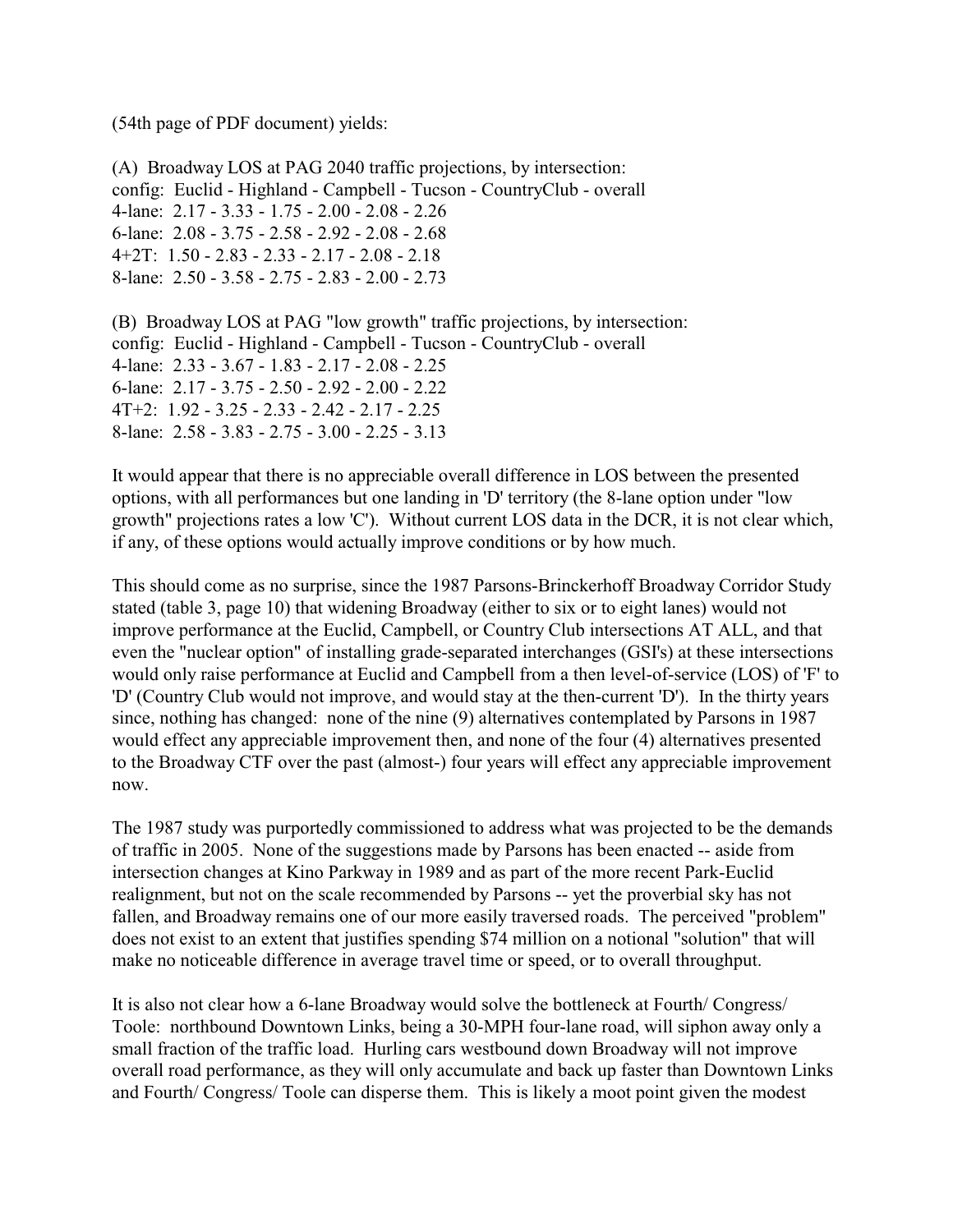performance gains the Broadway proposal would realize, but if these changes were to move more cars per lane per hour the 6-lane "solution" on Broadway will only create another problem downstream.

This makes all the more puzzling the assertion made in Pima County's ordinance 2015-10 (which amended its ordinance 1997-80, the Transportation Bond Improvement Plan that includes project DOT-56, "Broadway Boulevard, Euclid Avenue to Campbell") where the Broadway project benefits were described as: "The estimated economic value of the improvements to traffic flow and reductions in accidents are \$172.85 million. The benefit/cost ratio is 4.9:1." It is not clear how a 1% performance increase (time saved, speed gained) creates \$173 million in benefits; in fact, one would expect accidents to rise (in number and/or severity) as speed does.

One must also wonder about end-user sentiment: for \$74 million, drivers would not unreasonably expect to feel a difference in the Broadway commute experience proportionate to such an expenditure. Six seconds, the best projected outcome possible from among the considered options, is a woefully inadequate consolation prize.

(B) RTA requires that "Where a departure from the ballot description is being considered, a performance comparison between the proposed alternative and the original scope of work must show no degradation in performance".

As discussed above, an 8-lane configuration of Broadway would either have no effect on traffic conditions (Parsons-Brinckerhoff, 1987) or would make them worse (time and speed comparison charts, DCR page 5.9). Leaving things at status quo would yield better traffic performance results than inflicting the "ballot language" option.

(C) Therefore, since functionality for cars will not be improved under ANY widenening scenario, less invasive options that improve road functionality for everyone else (pedestrians, bicyclists, transit) must be given urgent and careful consideration.

DCR states (page 5.18) that "It is not an option to leave the roadway as it is -- the City will have to improve the roadway per Federal [Americans with Disabilities Act] requirements, and there is no money to do so". The inadequate pedestrian and bicyclist facilities on Broadway need to be improved in any event; the low incidence of bicycle traffic on Broadway is likely for the same reason there are few bicyclists on I-10, i.e., bicyclists were simply not considered when the road was last expanded. As our mindsets evolve from "one mode" transportation to handling all modes, so too will our roads.

If getting an ADA-compliant street\* is in fact the only reason this project is moving forward - and it is difficult to draw any other conclusion, given the negligible benefits on offer -- there are, and have been suggested by the CTF and the public, other alignment options that will improve functionality for pedestrian and bicyclist road users, lay the foundation for future transit improvements, and also preserve much more of the surrounding built environment for historic, commercial, and/or residential purposes.